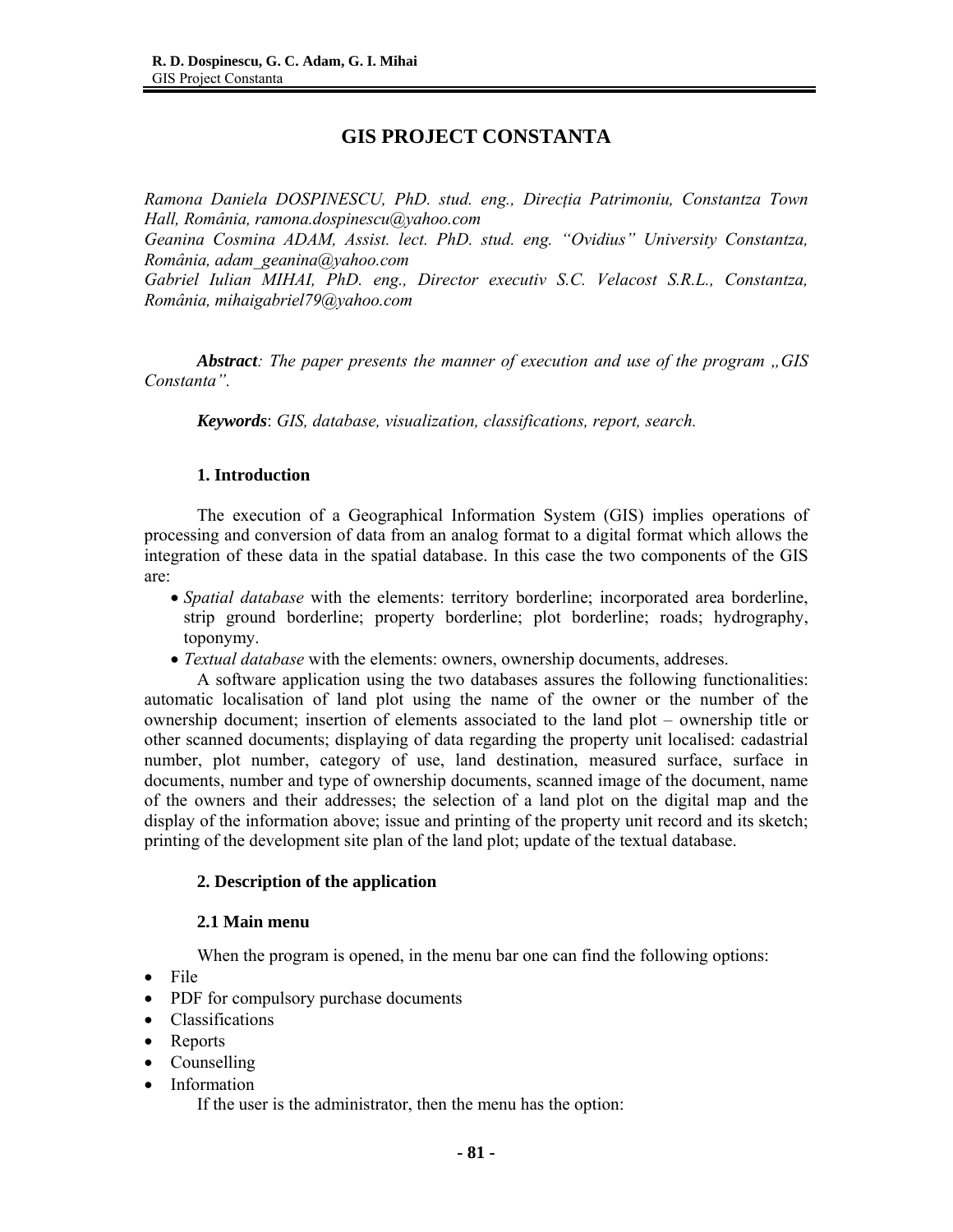• Administration

## **2.1.1. File**

In order to be able to work with GIS Project Constanta, the user needs *authentication*. The user name and the password must be typed in the dialogue case opened at the command: *File - open*. The press the button: "*Authentication"*.

When selecting the option "*Exit"* in the submenu of the *File* option, a dialogue window appears with the option to exit the program.

## **2.1.2. PDF for compulsory purchase documents**

The menu "*PDF for compulsory purchase documents*" was created for the user to visualize the scanned compulsory purchase documents in pdf format.

In the submenu of the button "*PDF for compulsory purchase documents"* there is the option*: PDF accessing for compulsory purchase document.* 

When selecting the button one sees a dialogue window, and if a compulsory purchase decree is selected from the list and the button *PDF Display* is pressed, the printable document is displayed.

If the scanned PDF for the respective document does not exist, a warning message is displayed:

"*The file associated to Decree x does not exist"* 

| Decret 121 - 01.01.1988      |                                                           |             |
|------------------------------|-----------------------------------------------------------|-------------|
| Locatie Fisier PDF           |                                                           |             |
|                              |                                                           |             |
| Modifica                     |                                                           | Afisare PDF |
| <b>Project SIG Constanta</b> |                                                           | 122         |
|                              | Fisierul asociat pentru Decret 121 - 01.01.1988 nu exista |             |

The OK button is selected and using the button on the left of the window is searched *Location PDF File* selecting the corresponding PDF, after which is pressed the button *Modify.*

#### **2.1.3. Classifications**

When selecting the button *"Classifications"* there are two options for displaying the existing classifications:

## ¾ **Classifications for artery types:**

Selecting the option *"Artery types"* the user may verify the abbreviations for the artery types, afterwards modifying where necessary or adding types of arteries with the corresponding abbreviations.

# ¾ **Classifications for types of compulsory purchase documents**:

When selecting the option *"Types of compulsory purchase documents"* in the submenu *"Classifications"* one can modify information regarding the *type of the selected compulsory purchase documents.*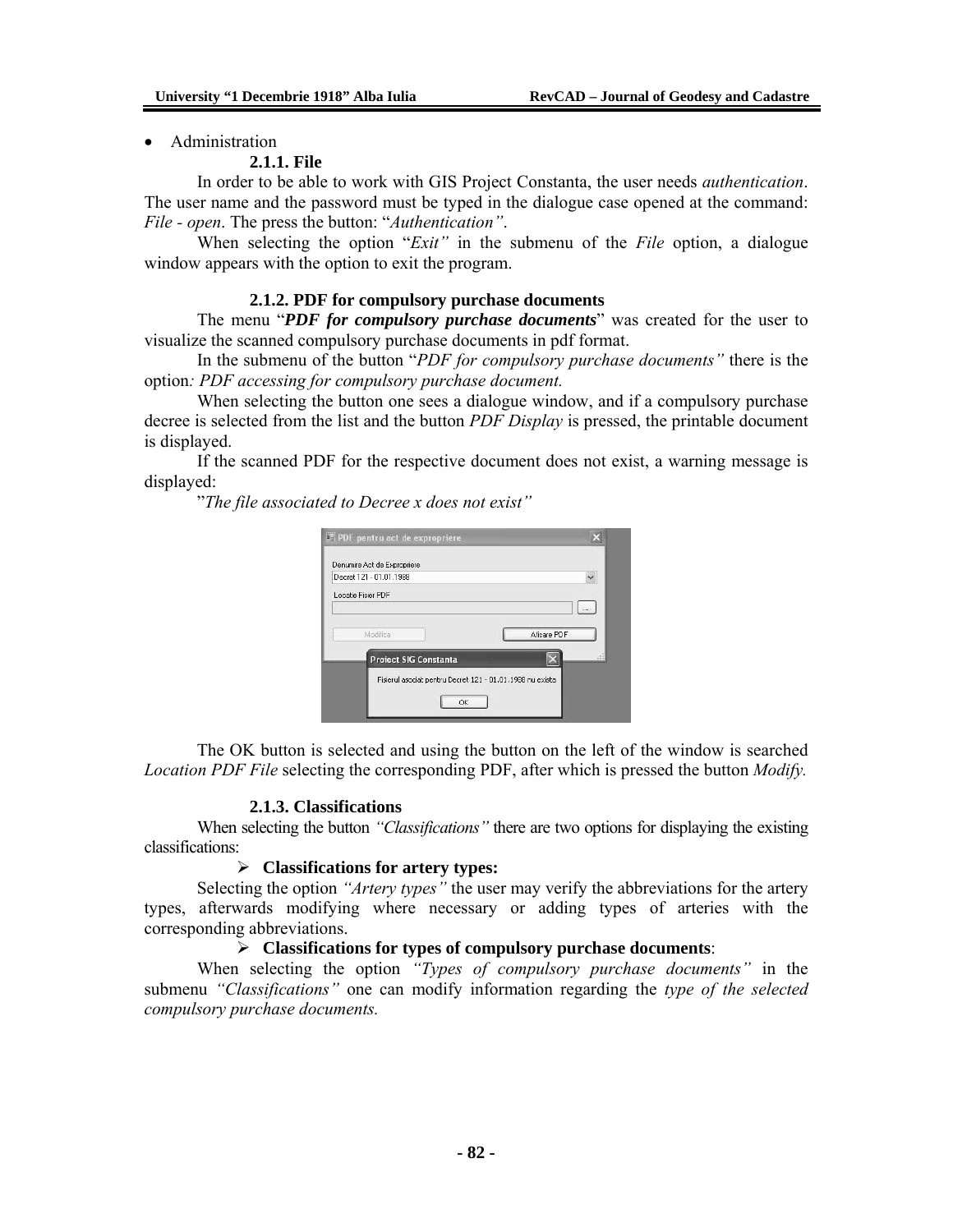| Tipuri Artere   Tipuri Acte Expropriere |                                                                 |
|-----------------------------------------|-----------------------------------------------------------------|
| Tip Artera                              | NEPRECIZAT                                                      |
| artera                                  | Aleea<br>Bulevardul                                             |
| Tip Artera Presc.                       | Calea<br>Drumul                                                 |
| art                                     | Intrarea<br>Piata<br>Pasajul                                    |
| Adauga<br>Modifica<br>Sterge            | Splaiul<br>Strada<br>Soseaua<br>Fundatura<br>Stradela<br>artera |
| <b>Artere</b>                           |                                                                 |
| Informatie adaugata in baza de date     |                                                                 |

# **2.1.4. Reports**

When performing this selection, the existing reports regarding the following will be presented:

- Names of arteries presented in the compulsory purchase decrees that are not localised graphically;
- Properties compulsorily purchased by compulsory purchase decrees that are not localised graphically.

Thus, for accessing the *Report for properties compulsorily purchased by compulsory purchase decrees that are not localised graphically:* 

- choose from the submenu of button *"Reports"* Report of compulsorily purchased land by unidentified decrees; command "*Start*"will be given;
- after selecting the button "*Start",* the user must wait for the verification to be completed.

In this report a series of information will be received regarding the properties compulsorily purchased that cannot be found on the map: the name of the owners, Decree to which they belong, street, number, compulsory purchase number.

| Fisier |   | PDF pentru Acte de Expropriere                                                            | Nomenclatoare | Rapoarte | Consultare |  |
|--------|---|-------------------------------------------------------------------------------------------|---------------|----------|------------|--|
|        |   |                                                                                           |               |          |            |  |
|        | 門 |                                                                                           |               |          |            |  |
|        |   | Va rugam asteptati pana termina verificarea                                               |               |          |            |  |
|        |   |                                                                                           |               |          |            |  |
|        |   |                                                                                           |               |          | Start      |  |
|        |   | Zona Tomis N. 30                                                                          |               |          |            |  |
|        |   | 2668 Decret 433/67 10 Fat Frumos 610 5 Batu Spiru 0 145.42 34 I                           |               |          |            |  |
|        |   | Zona Tomis N. 30                                                                          |               |          |            |  |
|        |   | 2669 Decret 433/67 10 Fat Frumos 610 3 Serban Domnica 0<br>68.91 34   Zona Tomis N. 30    |               |          |            |  |
|        |   | 2670 Decret 433/67 10 Fat Frumos 610 1 Buzetelu Petre 0 91.92<br>34   Zona Tomis N. 30    |               |          |            |  |
|        |   | 2671 Decret 433/67 10 Netirnarii 659 17 Stanef Eydochia 0 104.5<br>341 Zona Tomis N 30    |               |          |            |  |
|        |   | 2672 Decret 433/67 10 Neatimarii 659 13-15 Pavlov Teodor 0<br>164.1 34   Zona Tomis N. 30 |               |          |            |  |
|        |   |                                                                                           |               |          |            |  |
|        |   |                                                                                           | Save          |          |            |  |

The same steps must be taken in the case of creating a *Report for the unidentified streets***.**

These reports can be saved in **.rtf** format (rich text format) by pressing the command *"Save".* The 2 files are saved in D:\SIG Retrocession Assistant.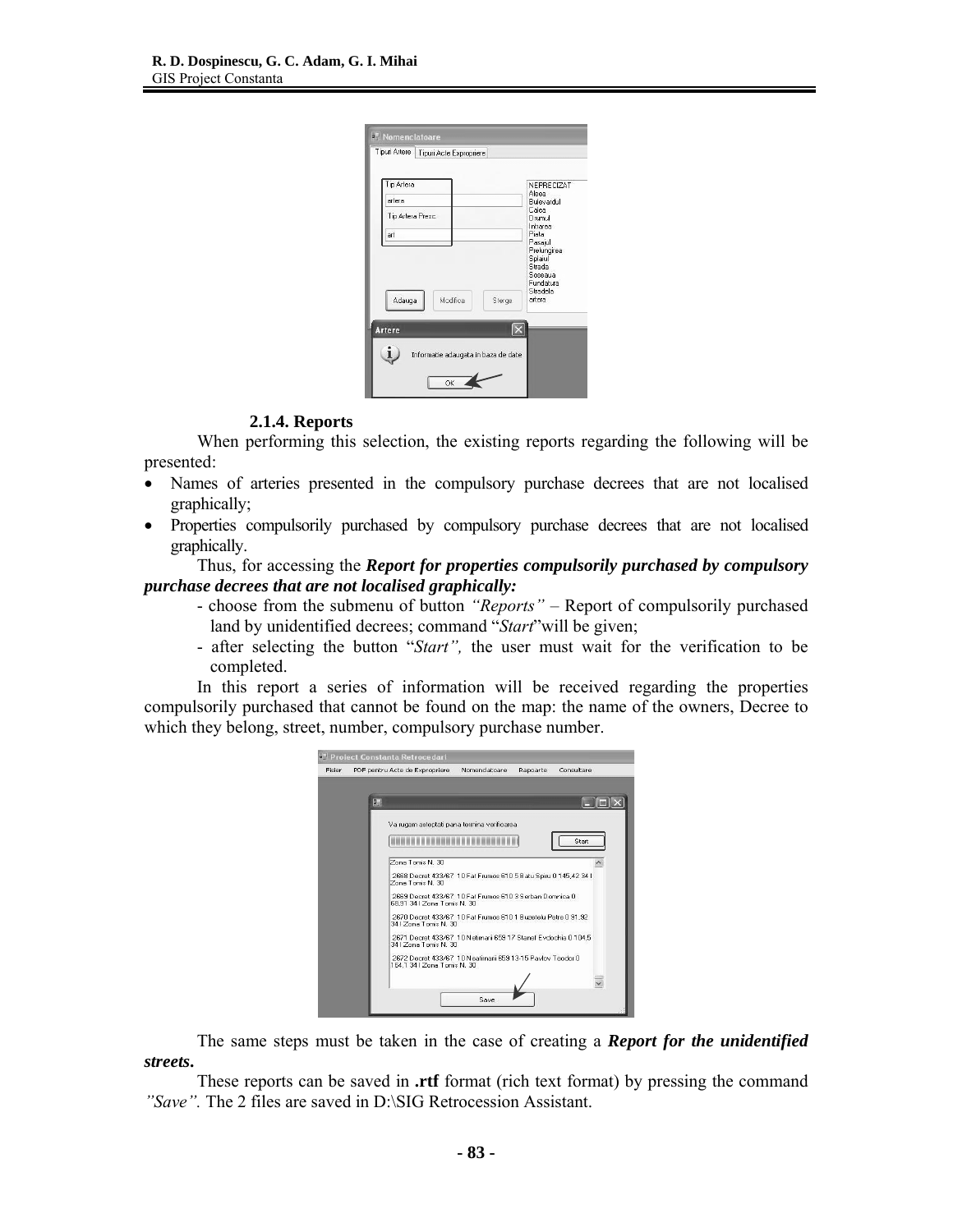## **2.1.5. Accessing**

When selecting the button *"Accessing"* the following submenu will be displayed: *Arteries; Land Sketch; Compulsory purchase decrees; Property register; Maps; Nationalization decrees.*

Irrespective of the criteria for accessing, the user can see all the information in the map provided that the zoom button is pressed until it appears; the mininum display scale for all information is 1:2000.

The information available is:

- $\triangleright$  Current arteries.
- $\triangleright$  Railway.
- $\triangleright$  Current Estates.
- $\triangleright$  Current Buildings.
- ¾ Current Post Numbers.
- $\triangleright$  Compulsorily Purchased Estates.
- $\triangleright$  Compulsorily Purchased Buildings.
- $\triangleright$  Post numbers of compulsorily purchased properties.
- $\triangleright$  Compulsorily Purchased Areas.
- $\triangleright$  State property estates.
- $\triangleright$  State property buildings.
- $\triangleright$  State property areas.
- $\blacktriangleright$  Land Sketches.
- ¾ Classification of Maps from 1936 at scales: 1:500, 1:1000, 1:2000, 1:5000.
- $\triangleright$  Classification of Maps from 1997 at scales: 1:500, 1:2000.
- ¾ Classification of Maps from 1936 at scales: 1:500, 1:1000, 1:2000, 1:5000.
- $\blacktriangleright$  Classification of Maps from 1997 at scales: 1:500, 1:2000.
- $\triangleright$  Administrative borderlines.

This information may appear/disappear as the user wishes by marking/unmarking the respective layer.

Also, on the map the current estates, constructions and post numbers are black. The compulsorily purchased estates and buildings with their post numbers (in the plans attached to the compulsory purchase decrees) are red. The estates and buildings in the property of the state with their post numbers (in the plans attached to the compulsory purchase decrees) are brown.

Information regarding the previous and current arteries, compulsorily purchased properties, land sketches corresponding to decrees, property registers and nationalization decrees can be searched.

# **2.1.5.1. Artery Accessing**

In order to access information regarding current and previous arteries, the button *"Edit"* in the main menu of the section *Arteries* must be selected.

After this selection a dialogue window will appear with the options: *Artery Search* and *Correspondence between the current arteries and the previous arteries*.

When selecting the button: *"Artery Search"* in the main menu of the dialogue window one can find the names of the arteries with their geographical location.

¾ When selecting the button "*Current name*" in the text window is inserted the current name of the artery in question. The porgram displays all arteries containing the characters typed in the window. The type of artery desired is selected (Bld., Alley, Street) with the correct denomination, and then it is localised graphically. The previous name of the artery above is also displayed.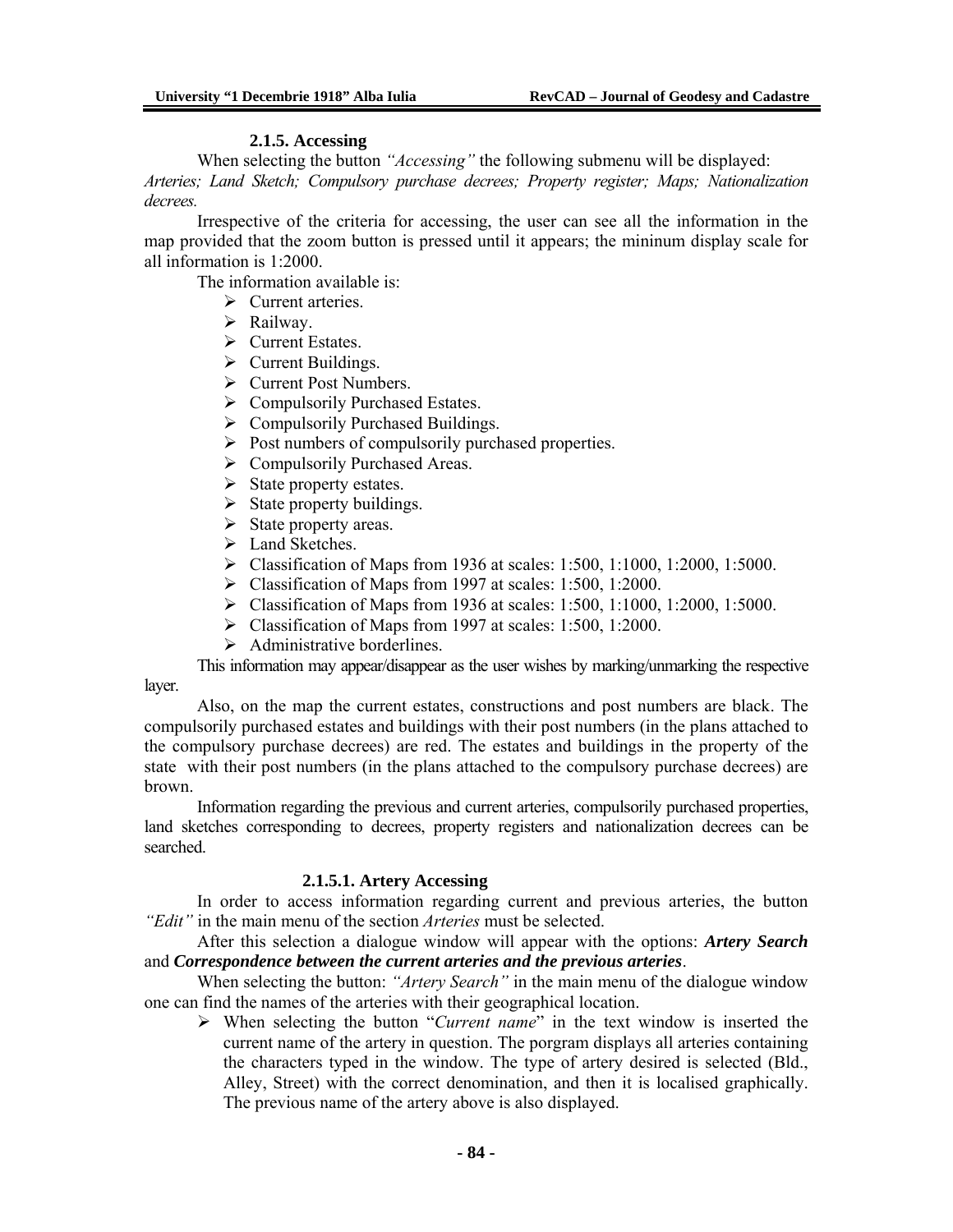¾ When selecting the button *"Previous name"*, in the text window is typed the previous name of the artery in question. The program will display the arteries containing the characters displayed in the window. This way, the user also receives the name of the artery corresponding to the one in question, in this case the previous artery with its current counterpart. (opposite of *"Current name")*

*Correspondence previous arteries - current arteries* is executed when the previous artery *does not* have a current counterpart, thus this artery can be given a name.

This fact is known when the user receives a warning message regarding the status of the artery searched, eventually being asked if he desires to give a current name to the respective artery.

If the user wishes to give a name to the artery searched as a consequence of the message received, select the button "*Yes"* which will automatically open the window for Artery Accessing (previous arteries – current arteries).

| Corespondenta artere anterioare - artere actuale<br>Artere Cautare      |                                                                                                                                                                                                                                                                                                                                                                                                                |           |
|-------------------------------------------------------------------------|----------------------------------------------------------------------------------------------------------------------------------------------------------------------------------------------------------------------------------------------------------------------------------------------------------------------------------------------------------------------------------------------------------------|-----------|
| Artera Anterioara                                                       | Artere Actuale                                                                                                                                                                                                                                                                                                                                                                                                 |           |
| Str. Davila Carol, doctor<br>Nu are corespondent<br>Desfiintata partial | Str. ART.INEXISTENTA<br>Str. Albastrelelor<br>Str. Albatrosului<br>Str. Alexandridi Alexandru<br>Str. Andromeda<br>Str. Arcasului<br>Str. Argesului<br>Str. Aries<br>Str. Austrului<br>Str. Bahlujului<br>Str. Berzei<br>Str. Bistritei<br>Str. Branduselor<br>Str. Cameliei<br>Str. Capidava<br>Str. Caprioarei<br>Str. Cerbului<br>Str. Cetinei<br>Str. Condorului<br>Str. Crizantemelor<br>Str. Curcubeului | $\hat{ }$ |

In this dialogue window, it is specified if: the previous artery *does not have a counterpart* or is *partially cancelled*.

In order to execute the correspondence of a previous artery with a current one, from the *Current arteries* chart will be selected the street that is to be counterpart for the previous artery.

Nevertheless, information regarding the arteries in Constanta can be found by direct inquiry on the map (the button "*Arteries"* is selected from the submenu of the button *"Accessing"* – main page of the program; the *"Select"* button in the chart on the top right will be selected with the mouse, this button facilitating the inquiry of the arteries directly on the map; "*double click*" on any artery and the user will receive information regarding the current and previous name of this artery in a chart situated at the bottom of the dialogue window).

# **2.1.5.2. Land Sketch Accessing**

When selecting the button "*Land Sketches"* can be vizualised the 1936 Books of Land Sketches.

Thus every point recorded on the map represents the land sketch including the cadastrial plan. These plans are also found in Decree Accessing.

In order to open a land sketch:

¾ *Double click* on a point on the map;

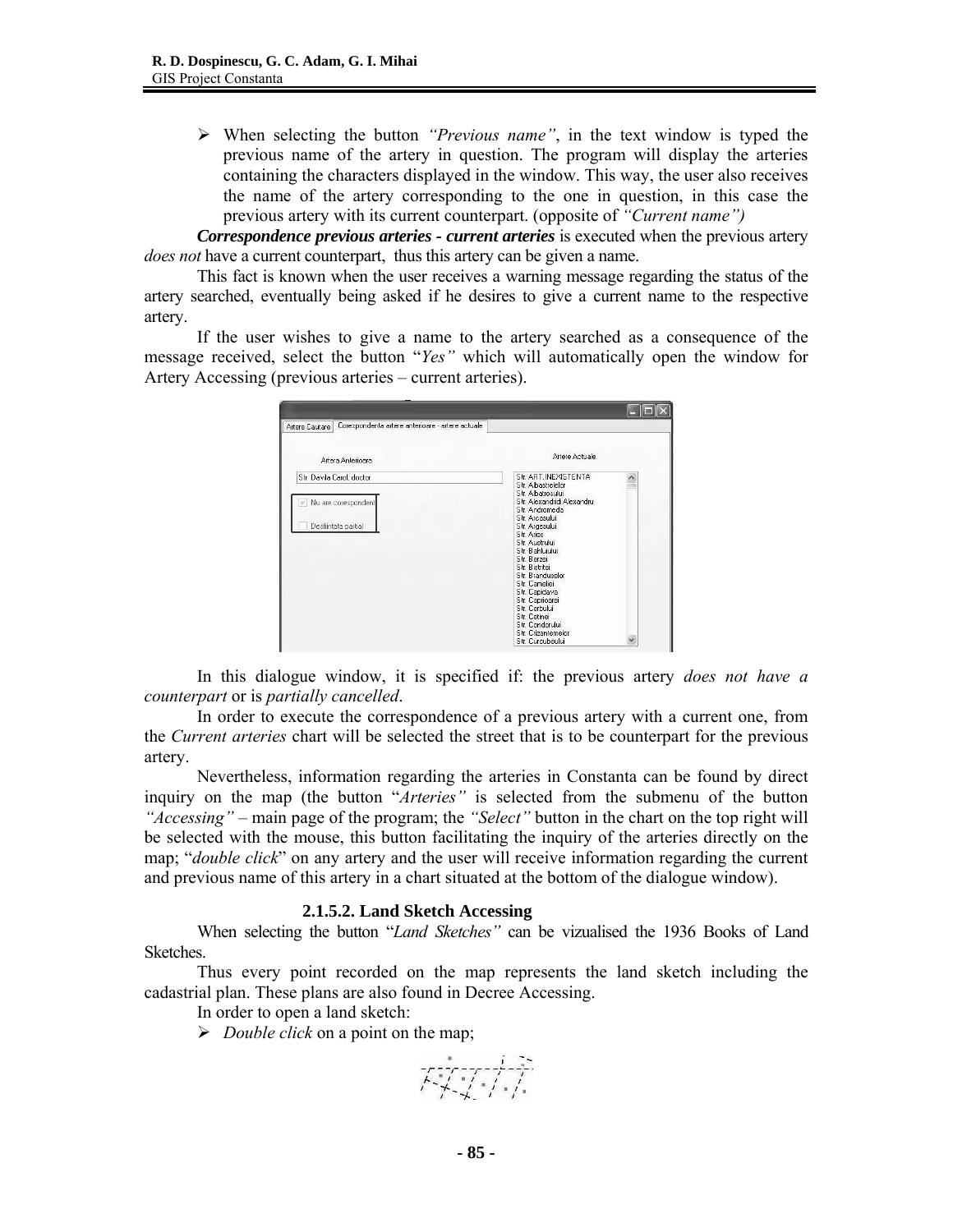¾ Or follow the command: *Edit – Land Sketches – Search***.** This command sends the user directly to the land sketch he is looking for. Here are searched the Land Sketches according to the Area and Quarters they belong to.

Choose the Area to which the Book with Land Sketches belongs and the corresponding Quarters. After the selection of the Quarters, the Land Sketch will be automatically displayed, without another subsequent command.

|                                   |                                                                                      |                                                      |                                         | $\Vert \mathbf{u} \Vert$ |
|-----------------------------------|--------------------------------------------------------------------------------------|------------------------------------------------------|-----------------------------------------|--------------------------|
| Schite Teren                      |                                                                                      |                                                      |                                         |                          |
|                                   |                                                                                      |                                                      |                                         |                          |
| Zona:<br>Anadalchioi              | $\checkmark$                                                                         | Careul:                                              | 102                                     | $\checkmark$             |
| ٠                                 | é)<br>$1\,$<br>111                                                                   | 23,2%<br>$\circ$ $\circ$<br>$\overline{\phantom{a}}$ | 眉<br>$\overline{\overline{1}}$          |                          |
| Find                              |                                                                                      |                                                      |                                         |                          |
| 盾<br>脂<br>硅                       | PRIMARIA MUNICIPIULUI CONSTANTA<br>PLANUL CADASTRAL<br><b>SCHITE DE TEREN</b><br>102 | CAREUL                                               |                                         |                          |
| Э                                 | Inchide                                                                              |                                                      |                                         | Ÿ                        |
|                                   |                                                                                      |                                                      |                                         |                          |
|                                   |                                                                                      |                                                      |                                         | $\square\square\times$   |
| Schite Teren                      |                                                                                      |                                                      |                                         |                          |
|                                   |                                                                                      |                                                      |                                         |                          |
| Zona:<br><b>ICBratianu</b>        | $\checkmark$                                                                         | Careut                                               | 101                                     | $\checkmark$             |
| Ħ<br>Ħ                            | $\mathsf 3$<br>13<br>$\circledast$                                                   | 50%<br>$\cdot$  <br>度                                | $\mathbb{Z}$<br>$\overline{\leftarrow}$ |                          |
| Find<br>٠                         |                                                                                      |                                                      |                                         |                          |
| D                                 | ţ<br>R                                                                               | 9<br>k<br>x                                          |                                         | $\hat{\phantom{a}}$      |
|                                   |                                                                                      |                                                      |                                         |                          |
| 脂                                 | 6.1<br>2                                                                             |                                                      |                                         |                          |
|                                   | ø<br>知友宝<br>स्ति                                                                     |                                                      |                                         | m                        |
| ÉÉ                                |                                                                                      | St. Dumitry Oneiu                                    |                                         |                          |
| $15,64 \times 11,73$ in<br>$\leq$ | Inchide                                                                              | <b>JUJ</b>                                           |                                         | $\geq$                   |

The Land sketches can be **printed** directly from this window. For an accurate vizualisation, there is the option *zoom* by "+" and "-" or selecting the desired zoom percent.

# **2.1.5.3. Accessing Property Decrees**

The accessing of the Compulsory purchase decrees allows the user to visualize graphically the estates purchased compulsorily by Compulsory purchase decrees. This visualization is executed according to:

- $\triangleright$  The name of the owner of respective estate;
- $\triangleright$  Address compulsorily purchased estate;
- $\triangleright$  Decree and compulsory purchase number.

The program allows overlapping the layers of compulsorily purchased estate with the current situation of estates by marking or unmarking the layers in the chart on the right side of the dialogue window.

When opening the window for Decree Accessing, there is a chart with *rolling bar* for the display of the layer on the map. These layers can be opened or closed by ticking the *corresponding box* for each of them.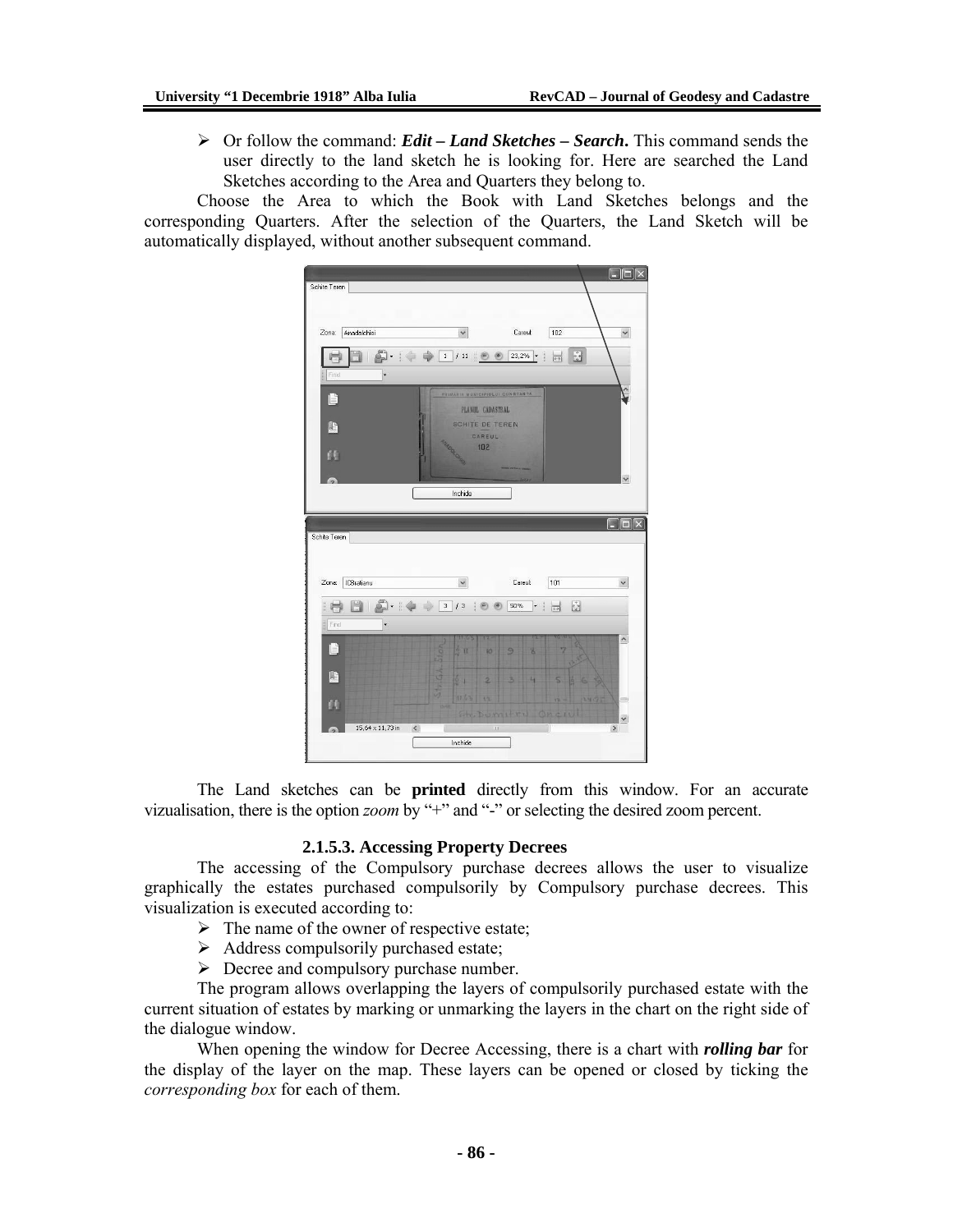For accessing the Decrees, in order to find out information regarding the owners of land claimed, as well as information regarding land, access the button **Edit - Decrees – Search** in the menu **Decree Accessing.**

For facilitating the operations the following buttons can be found on the interactive map: *"Zoom in, Zoom out, Complete vizualisation, Move, Center selection".* These commands help the user of the program interact with the map.

In order to find information related to a certain land plot claimed, regarding owners, the compulsorily purchased land plot post number and number of compulsory purchase, "Double Click" on the respective land plot.



In the previous image, a certain compulsorily purchased land plot was selected using the button "*Selection*".

At the bottom of the window was displayed information regarding owners at the address of the land compulsorily purchased and the surface of the purchased land in square meters.

If the following information is available:

- $\triangleright$  The name of owners;
- $\triangleright$  Complete address of the owners;
- $\triangleright$  Decree and compulsory purchase number of the land plots claimed, the program enables information search after *Owner name, Address, Decree and compulsory purchase number.*



The Property Register enables search after: *Owner name, Quarter number and Address*.

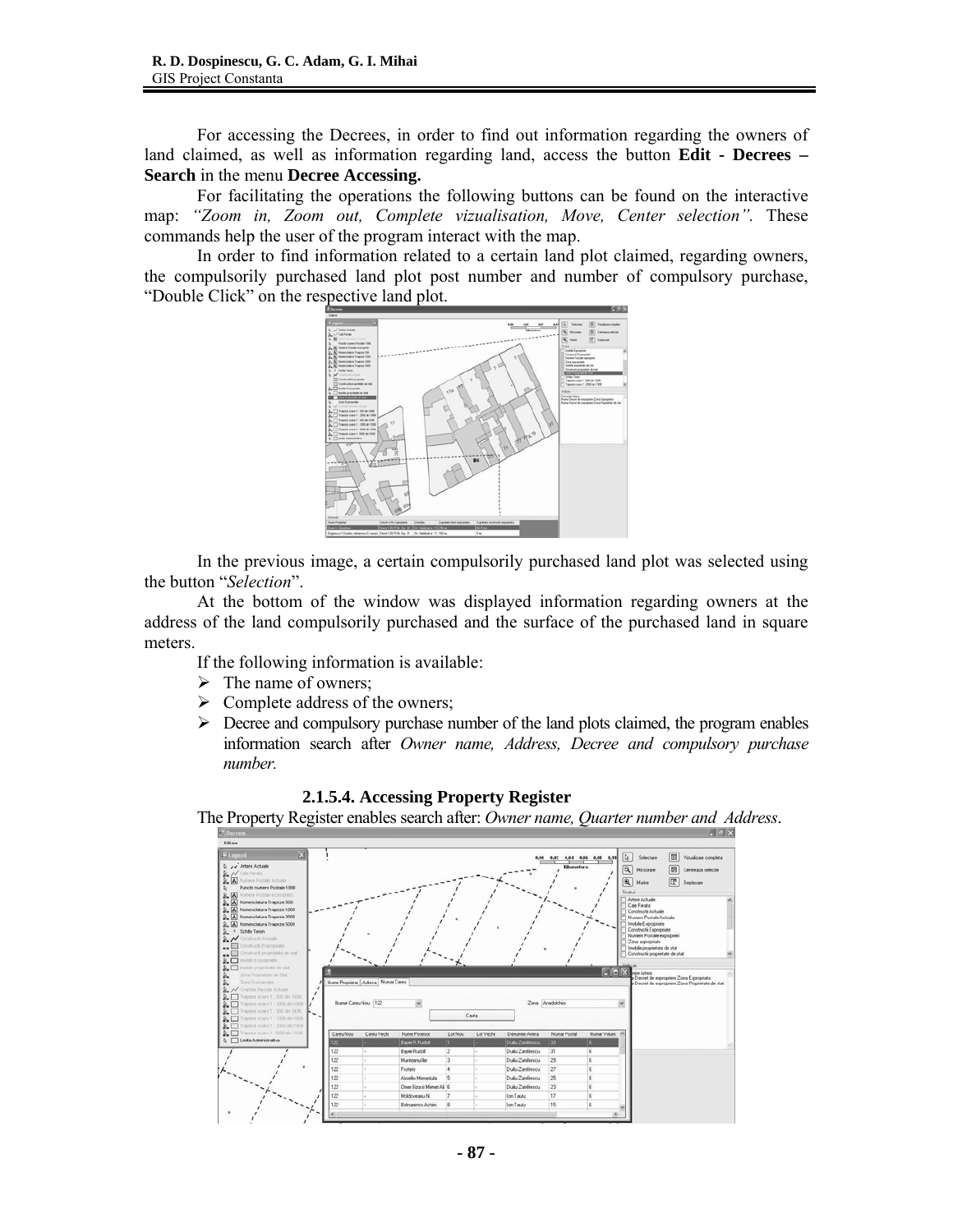*1.* Accessing after the *Name of the Owner*, according to the name searched, the application finds all owners with the same name (only one name – surname or forename, not entire name).

After typing the name in the text box "*Names of Owners*" press the button "*Search*". The application will display, following this search, all owners with the same name, the quarter where the land sketch is found, the street, post number etc.

Also, the .pdf image can be displayed.

| a<br>Nume Proprietar         | Adresa Numar Careu |             |                |                          |                                 |                  | $\left[\overline{\mathsf{x}}\right]$ |                   |
|------------------------------|--------------------|-------------|----------------|--------------------------|---------------------------------|------------------|--------------------------------------|-------------------|
| Nume Proprietari             | osman              |             | Cauta          |                          | Peninsula<br>◉<br>Zona Centrala | Afiseaza PDF     |                                      |                   |
| Nume Posesor                 | Careu Nou          | Careu Vechi | Lot Nou        |                          |                                 |                  | mar Postal                           | N <sub>1</sub>    |
| Abdul Alim Osma              | 158                |             |                |                          |                                 | Carol            | 38                                   |                   |
| Abdul Amet Osman             | 158                |             | 3              |                          |                                 | Carol            | 42                                   |                   |
| Abdul Hamid I.Os             | 223                |             | $\overline{7}$ |                          |                                 | Stefan cel Mare, | 25, 13, 15                           |                   |
| Chirez Ali Osman             | 655                | 353         | œ.             | $\overline{\mathcal{L}}$ |                                 | Tabla Butii      | 9                                    | $\overline{4}$    |
| Ferat Osman                  | 33                 | XXX.        | ċ.             | 10                       |                                 | Frunzelor        | 126                                  | 5                 |
| lusein Osman                 | 42                 | XXXIV       | U)             | 6                        |                                 | Dorului          | 86                                   | 5                 |
| Meamet Marem                 | 103                |             | 17             |                          |                                 | Busuiocului      |                                      | 6                 |
| Osman Ali                    | 123                |             | 16             |                          |                                 | Rasaritului.     | 10                                   | 6<br>$\checkmark$ |
| $\left\langle \right\rangle$ |                    | <b>IIII</b> |                |                          |                                 |                  |                                      |                   |

In the Property Register, *The Central Area and the Peninsula* are included as part of the Town.

In order to display the book with land sketches, the user must select one of the two areas.

The same for the areas *Unincorporated area Parcelarea Mavrodin*, *Unincorporated area Campul*, *Unincorporated area Parcelarea Barbulescu*, which, in the Property Register, are included in the *Unincorporated area.* In order to display The Book of Land Sketches, the user must select one of the 3 areas.

*2.* Accessing after *Owner's Address*: the program will search after the address typed by the user.

The name of the street will be typed in the text box "*Name of address*" and the post number in the text box "*Post no.*", afterwards press the button "*Search*".

In this window will be displayed the owner resident at the respective address, post number, quarter where the land sketch is located.

| 疆                         |                        |              |           |             |            |           |      |
|---------------------------|------------------------|--------------|-----------|-------------|------------|-----------|------|
| Adresa<br>Nume Proprietar | Numar Careu            |              |           |             |            |           |      |
| Denumire Adresa           | str. Mircea cel Batran |              |           |             | Nr. Postal | 135       |      |
|                           |                        |              | Cauta     |             |            |           |      |
| Denumire Artera           | Numar Postal           | Nume Posesor | Careu Nou | Careu Vechi | Lot Nou    | Lot Vechi | Numa |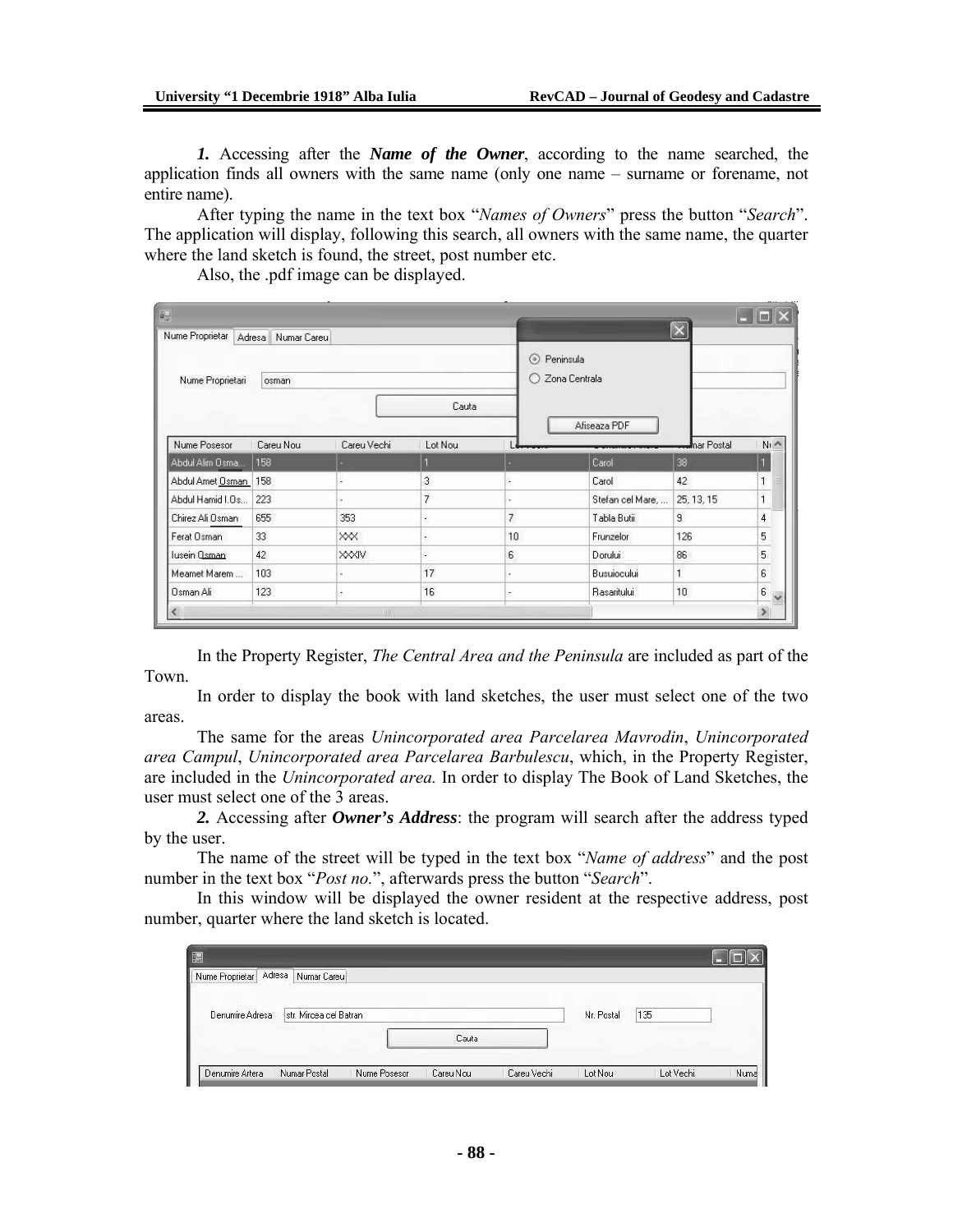*3.* Accessing after *Quarter Number*: helped by a rolling bar, the user will choose the quarter and area to be searched. The program will display all owners of compulsorily purchased land located in the quarter and respective area.

| Nume Proprietar   Adresa<br>Numar Careu Nou | Numar Careu<br>101 |               |         |                | Zona            | I.C. Bratianu            |                          |  |
|---------------------------------------------|--------------------|---------------|---------|----------------|-----------------|--------------------------|--------------------------|--|
|                                             |                    |               |         | Cauta          |                 |                          |                          |  |
| Careu Nou                                   | Careu Vechi        | Nume Posesor  | Lot Nou | Lot Vechi      | Denumire Artera | Numar Postal             | Numar Volum              |  |
| 101                                         | 23                 | Nicolau Gh.V. | ×       | $\mathbf{1}$   | Dumitru Onciul  | $\mathbb{R}^3$           | $\overline{\phantom{a}}$ |  |
| 101                                         | 23                 | Nicolau Gh.V. | g,      | $\overline{c}$ | Dumitru Onciul  | ŵ                        | 7                        |  |
| 101                                         | 23                 | Nicolau Gh.V. |         | $\overline{3}$ | Dumitru Onciul  |                          |                          |  |
| 101                                         | 23                 | Nicolau Gh.V. | ×.      | $\overline{4}$ | Dumitru Onciul  | $\bullet$                | $\overline{7}$           |  |
| 101                                         | 23                 | Nicolau Gh.V. | ×       | 5              | Dumitru Onciul  | $\mathbb{R}^3$           | $\overline{\mathcal{L}}$ |  |
| 101                                         | 23                 | Nicolau Gh.V. | B.      | 6              | Dumitru Onciul  | S.                       | $\overline{\mathcal{L}}$ |  |
| 101                                         | 23                 | Nicolau Gh.V. | e.      | 7              | Petru Maior     | T.                       | 7                        |  |
| 101                                         | 23                 | Nicolau Gh.V. | W.      | 8              | Petru Maior     | $\overline{\mathcal{D}}$ | $\overline{\phantom{a}}$ |  |

# **2.1.6. Accessing the Maps**

This option allows the user to vizualise the trapezes with maps at different scales, from 1936 and 1997.

To have Maps displayed press the button: Edit – Maps.

# *Display maps from 1936*

After this command appears the dialogue window presenting the types of maps, from 1936 or from 1997, at different scales. According to the desired scale, for viewing the Map press the button *Zoom* to display the classifications of the desired maps.

- **For 1936 Maps**, the following scales are available: 1:500, 1:1000, 1:2000 şi 1:5000. In order to view a map: tick the box for *1936 Map*, then choose the scale. Ticking the box for a certain scale, the existing maps will be displayed for the respective scale. Select the map the user is interested in viewing and press the button "*Display*".

- **For 1997 Maps**, the following scales are available: 1:500 şi 1:2000. In order to view a map tick the box for *1997 Map*, and the rest follows according to the above.

| <b>Harti</b>                                                                  |                                                                                                                      | <b>圖 Harti</b>                                                                  |                                                                                                  |
|-------------------------------------------------------------------------------|----------------------------------------------------------------------------------------------------------------------|---------------------------------------------------------------------------------|--------------------------------------------------------------------------------------------------|
| Harti 1936<br>⊙                                                               | Harti 1997                                                                                                           | <b>Harti 1936</b><br>$\left( \right)$                                           | Harti 1997<br>$\circ$                                                                            |
| Scara 1:500<br>Scara 1: 1000<br>Ω<br>Scara 1: 2000<br>Ω<br>Scara 1: 5000<br>Ω | A1<br>$\triangle$<br>A10<br>A11<br>A12<br>A13<br>A14<br>A15<br>A16<br>A17<br>A18<br>A19<br>A2<br>$\checkmark$<br>A20 | Scara 1: 500<br>Scara 1: 1000<br>o<br>Scara 1: 2000<br>∩<br>68<br>Scara 1: 5000 | 1.<br>10<br>100a<br>100b<br>100c<br>100d<br>101a<br>101b<br>101c<br>101d<br>102a<br>102b<br>102c |
|                                                                               | Afiseaza                                                                                                             |                                                                                 | Afiseaza                                                                                         |

After pressing the button "*Display*", *the program will display the trapeze with the selected map in the foreground.*